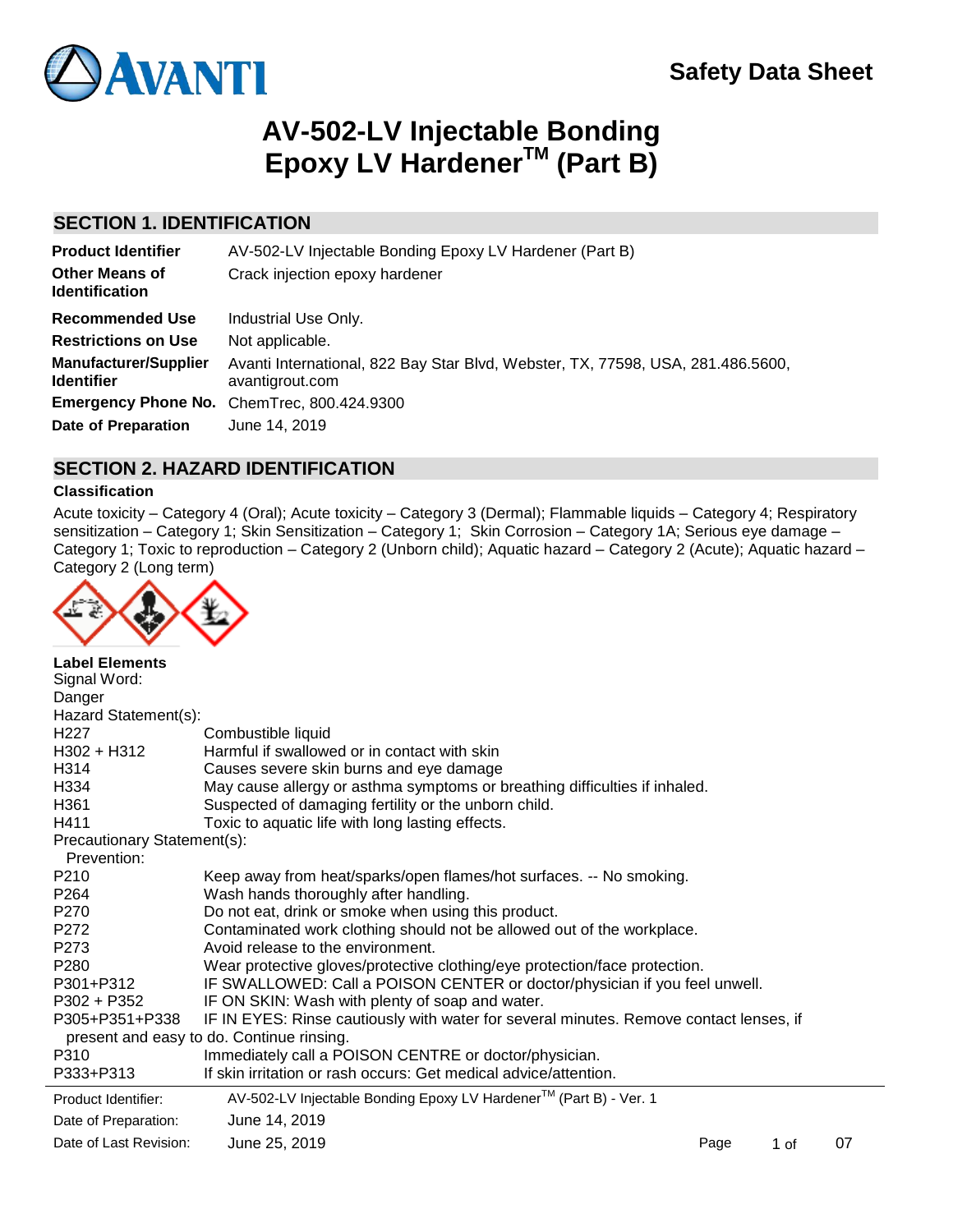Storage: P403 + P233 Store in a well-ventilated place. Keep container tightly closed. Disposal: P501 Dispose of contents and container in accordance with local, regional, national and

international regulations.

### **Other Hazards**

This product contains a component that is toxic by inhalation when aerosolized or sprayed. Please refer to Sections 11 for toxicity information. If product is not being aerosolized or sprayed, the inhalation toxicity may not be applicable.

**HMIS Rating:** Health-3 Flammability-2 Physical Hazard-0

### **SECTION 3. COMPOSITION/INFORMATION ON INGREDIENTS**

| <b>Chemical Name</b>                      | <b>CAS No.</b> | %        | <b>Other Identifiers Other Names</b> |  |
|-------------------------------------------|----------------|----------|--------------------------------------|--|
| Polyetheramine                            | Trade secret   | 60-90    |                                      |  |
| Triethanolamine                           | 102-71-6       | $5 - 15$ |                                      |  |
| Aliphatic amines                          | Trade secret   | $<$ 10   |                                      |  |
| Phenol, 4,4'-(1-<br>methylethylidene)bis- | 80-05-7        | <        |                                      |  |

### **SECTION 4. FIRST-AID MEASURES**

### **First-aid Measures**

### **General information**

Seek medical advice. If breathing has stopped or is labored, give assisted respirations. Supplemental oxygen may be indicated. If the heart has stopped, trained personnel should begin cardiopulmonary resuscitation immediately

### **Inhalation**

Supply fresh air; consult doctor in case of complaints.

### **Skin Contact**

Immediately remove contaminated clothing, and any extraneous chemical, if possible to do so without delay. Take off contaminated clothing and shoes immediately.

#### **Eye Contact**

Rinse immediately with plenty of water for at least 15 minutes. If symptoms persist, consult a doctor.

### **Ingestion**

Never give anything by mouth to an unconscious person. Prevent aspiration of vomit. Turn victim's head to the side. Do not induce vomiting; call for medical help immediately.

#### **First-aid Comments**

Get medical advice or attention if you feel unwell or are concerned.

### **Most Important Symptoms and Effects, Acute and Delayed**

### **Immediate Medical Attention and Special Treatment**

### **Target Organs**

### **Special Instructions**

Medical NOTE TO PHYSICIANS: Application of corticosteroid cream has been effective in treating skin irritation. **Conditions Aggravated by Exposure**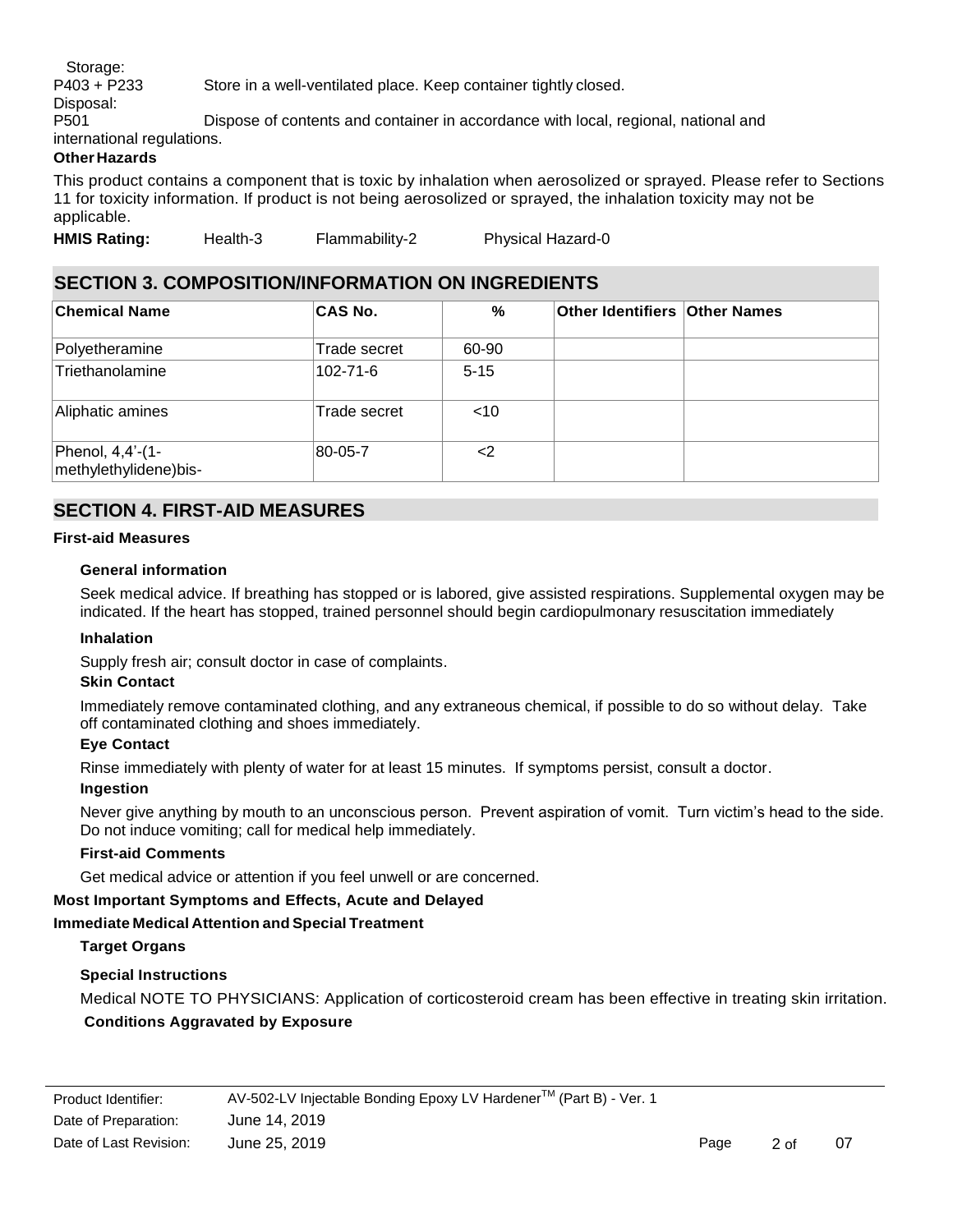### **SECTION 5. FIRE-FIGHTING MEASURES**

### **Extinguishing Media**

### **Suitable Extinguishing Media**

Dry powder, carbon dioxide, foam.

### **Unsuitable Extinguishing Media**

#### **Specific Hazards Arising from the Product**

May generate ammonia gas. May generate toxic nitrogen oxide gases. Burning produces noxious and toxic fumes. Downwind personnel must be evacuated.

### **Special Protective Equipment and Precautions for Fire-fighters**

Wear self-contained respiratory protective device. Wear fully protective suit.

Chemical protective clothing (e.g. chemical splash suit) and positive pressure SCBA may be necessary. Keep endangered receptacles cool with water fog or haze. Eliminate all ignition sources if safe to do so.

### **SECTION 6. ACCIDENTAL RELEASE MEASURES**

### **Personal Precautions, Protective Equipment, and Emergency Procedures**

Use respiratory protective device against the effects of fumes/dust/aerosol. Wear protective equipment. Keep unprotected person away. Ensure adequate ventilation. Keep away from ignition sources.

#### **Environmental Precautions**

Do not allow into any sewer, on the ground or into any waterway. If the spill is inside a building, prevent product from entering drains, ventilation systems and confined areas.

### **Methods and Materials for Containment and Cleaning Up**

Absorb liquid components with liquid-binding material. Send for recovery or disposal in suitable receptacles. Dispose contaminate material as waste according to item 13. Ensure adequate ventilation.

#### **Other Information**

Contact supplier, local fire and emergency services for help. Report spills to local health, safety and environmental authorities, as required.

### **SECTION 7. HANDLING AND STORAGE**

#### **Precautions for Safe Handling**

Handle in accordance with good industrial hygiene and safety practice. Handle and open container with care. Use only in area provided with appropriate exhaust ventilation. Avoid inhalation, ingestion and contact with skin and eyes. Wear suitable protective clothing, gloves and eye/face protection. Wash thoroughly after handling. Use only in wellventilated areas.

#### **Conditions for Safe Storage**

Store in an area that is: cool, dry, and ventilated, in tightly closed receptacles (60-80°F recommended). Keep away from heat and flame. Use only receptacles specifically permitted for this substance/product.

### **SECTION 8. EXPOSURE CONTROLS/PERSONAL PROTECTION**

#### **Control Parameters**

|                 | <b>ACGIH THV®</b>                 |             | <b>OSHA PEL</b> |                | AIHA WEEL |            |
|-----------------|-----------------------------------|-------------|-----------------|----------------|-----------|------------|
| ∣Chemical Name  | <b>TWA</b>                        | <b>STEL</b> | <b>TWA</b>      | <b>Ceiling</b> | 8-hr TWA  | <b>TWA</b> |
| Triethanolamine | $ 5 \text{ mg/m}^3$ (8hr) $ N/A $ |             | N/A             | N/A            | N/A       | N/A        |

### **Appropriate Engineering Controls**

Ensure that eyewash stations and safety showers are close to the workstation location. Provide ventilation adequate to ensure concentrations are minimized.

#### **Individual Protection Measures**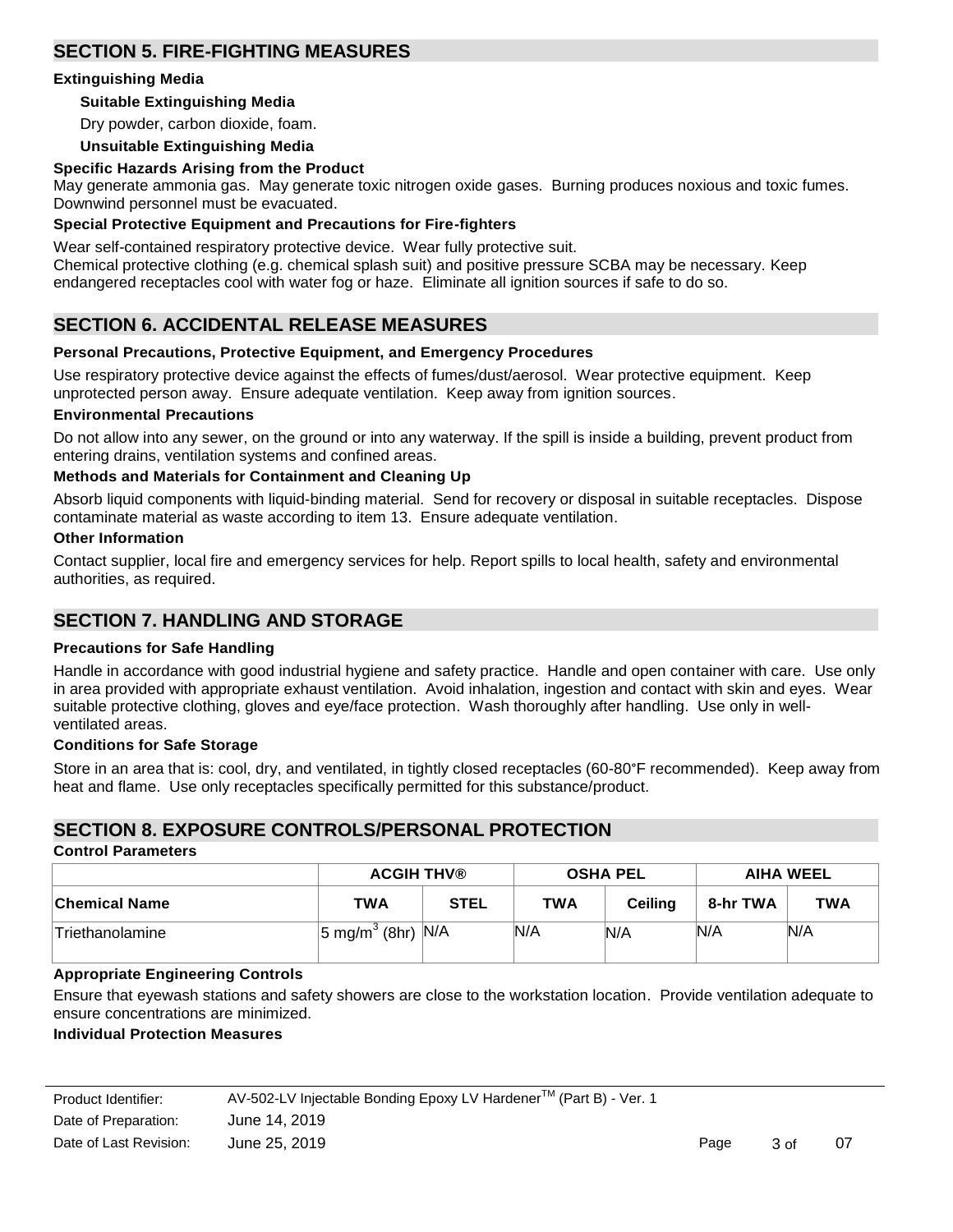### **General Protection**

Keep away from foodstuffs, beverages and feed. Immediately remove all soiled and contaminated clothing. Wash hands before breaks and at the end of work. Do not inhale gases/fumes/aerosols. Avoid contact with the eyes and skin.

### **Eye/Face Protection**

Wear chemical safety goggles or safety glasses with side shields. Wear chemical safety goggles or safety glasses with side shields.

### **Skin Protection**

Wear chemical protective clothing e.g. gloves, aprons, boots. Suitable materials are: Chemical Resistant Gloves: butyl rubber, neoprene rubber, nitrile rubber, polyvinyl chloride, Viton®/butyl rubber. Protective work clothing. Where potential exposure warrants, rubber or plastic boots and Chemical Resistant Suit: Tychem, Saranex®.

### **Respiratory Protection**

Not required under normal conditions of use. Use suitable respiratory protective device in case of insufficient ventilation. For spills, respiratory protection may be advisable. Wear a NIOSH approved air-purifying respirator with N100, R100, or P100 filter(s). And wear a NIOSH approved air-purifying respirator with an organic vapor cartridge.

### **SECTION 9. PHYSICAL AND CHEMICAL PROPERTIES**

### **Basic Physical and Chemical Properties**

| Appearance                                                   | Clear liquid.                                |
|--------------------------------------------------------------|----------------------------------------------|
| Odour                                                        | Amine-like                                   |
| <b>Odour Threshold</b>                                       | Not available                                |
| рH                                                           | >7 (Alkaline)                                |
| <b>Melting Point/Freezing Point</b>                          | Not available                                |
| <b>Initial Boiling Point/Range</b>                           | Not available                                |
| <b>Flash Point</b>                                           | ≥194°F/ ≥90°C, Closed cup                    |
| <b>Evaporation Rate</b>                                      | Not available                                |
| <b>Flammability (solid, gas)</b>                             | Not available                                |
| <b>Upper/Lower Flammability or</b><br><b>Explosive Limit</b> | Not available (upper); Not available (lower) |
| <b>Vapour Pressure</b>                                       | Not available                                |
| Vapour Density (air = 1)                                     | Not available                                |
| Relative Density (water = 1 g/cm <sup>3</sup> )              | 0.98 @ 20°C                                  |
| <b>Solubility</b>                                            | Slightly soluble.                            |
| <b>Partition Coefficient,</b><br>n-Octanol/Water (Log Kow)   | Not available                                |
| <b>Auto-ignition Temperature</b>                             | Not available                                |
| <b>Decomposition Temperature</b>                             | Not available                                |
| <b>Viscosity</b>                                             | 40-80 centipoises                            |

### **SECTION 10. STABILITY AND REACTIVITY**

**Reactivity** Not applicable. **Chemical Stability**  Normally stable.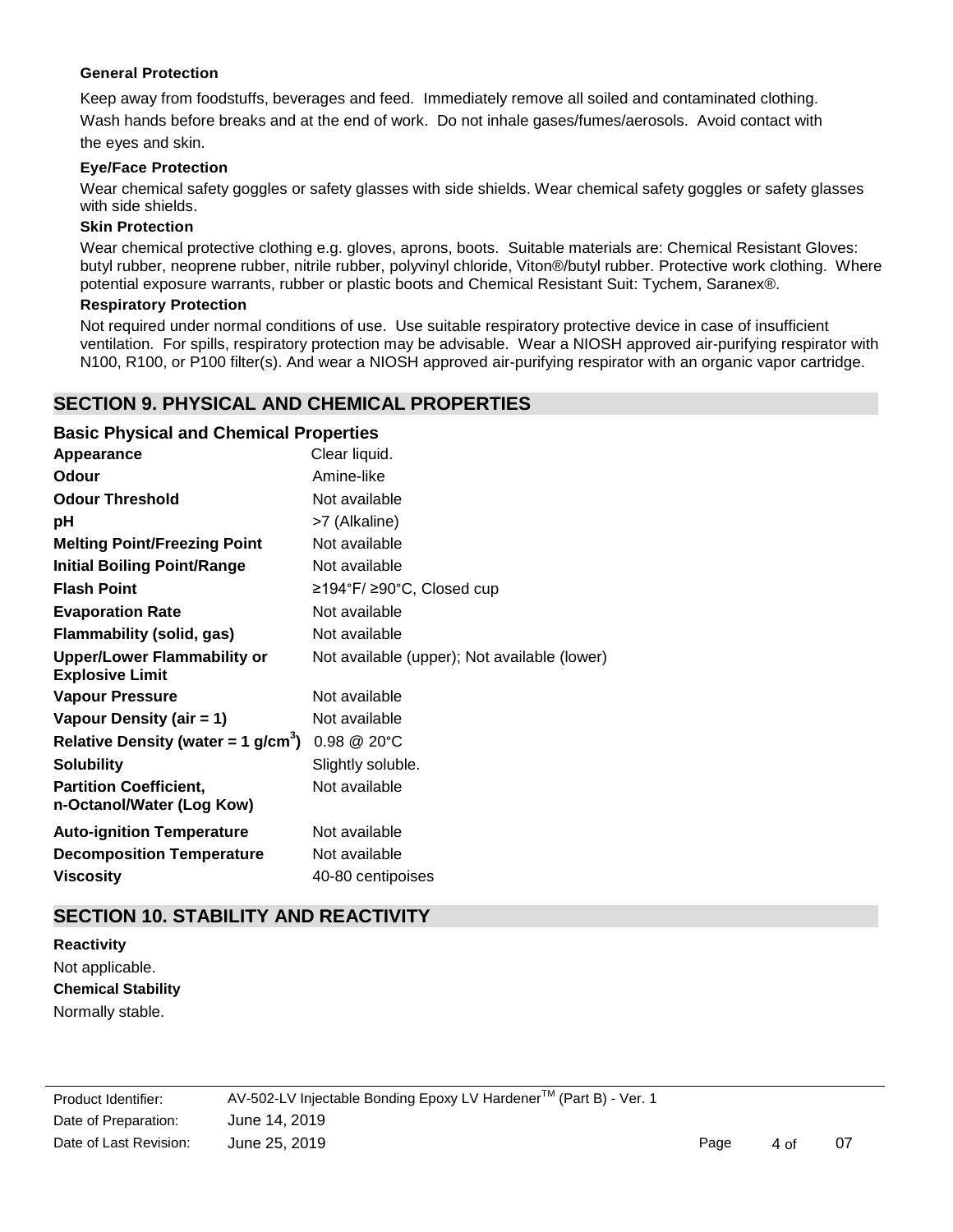### **Possibility of Hazardous Reactions**

Reacts with strong alkali. Exothermic polymerization. Reacts with strong acids and oxidizing agents. Reacts with catalysts.

### **Conditions to Avoid**

Avoid contact with strong oxidizing agents, excessive heats or flames.

### **Incompatible Materials**

Strong acids, bases and oxidizing agents.

### **Hazardous Decomposition Products**

Nitric acid, ammonia nitrogen oxides (NOx), nitrogen oxide can react with water vapors to form corrosive nitric acid, carbon monoxide, carbon dioxide, aldehydes, flammable hydrocarbon fragments.

### **SECTION 11. TOXICOLOGICAL INFORMATION**

**Likely Routes of Exposure** Inhalation; ingestion; skin contact; eye contact.

### **Acute Toxicity**

| <b>Chemical Name</b> | LC50                 | LD50 (oral)     | LD50 (dermal)     |
|----------------------|----------------------|-----------------|-------------------|
| Polyetheramine       | 'No data available l | 550 mg/kg (rat) | >1000 mg/kg (rat) |

#### **Skin Corrosion/Irritation**

Harmful in contact with skin. Irritating.

### **Serious Eye Damage/Irritation**

Causes eye burns.

### **STOT (Specific Target Organ Toxicity) - Single Exposure**

#### **Inhalation**

May give off gas, vapor or dust that is very irritating or corrosive to the respiratory system. Exposure to decomposition products may cause a health hazard. Serious effects may be delayed following exposure.

#### **Skin Absorption**

No information was located.

#### **Ingestion**

Harmful if swallowed. May cause burns to mouth, throat and stomach.

#### **Aspiration Hazard**

No information was located.

### **STOT (Specific Target Organ Toxicity) - Repeated Exposure**

Repeated and/or prolonged exposures to low concentrations of vapors or aerosols may cause: sore throat, asthma, eye disease, kidney disorders, liver disorders, skin disorders and allergies.

### **Respiratory and/or Skin Sensitization**

May cause allergic skin reaction. This product may cause adverse reproductive effects. Asthma, Eye disease, Kidney disorders, Liver disorders, Skin disorders and Allergies.

#### **Carcinogenicity**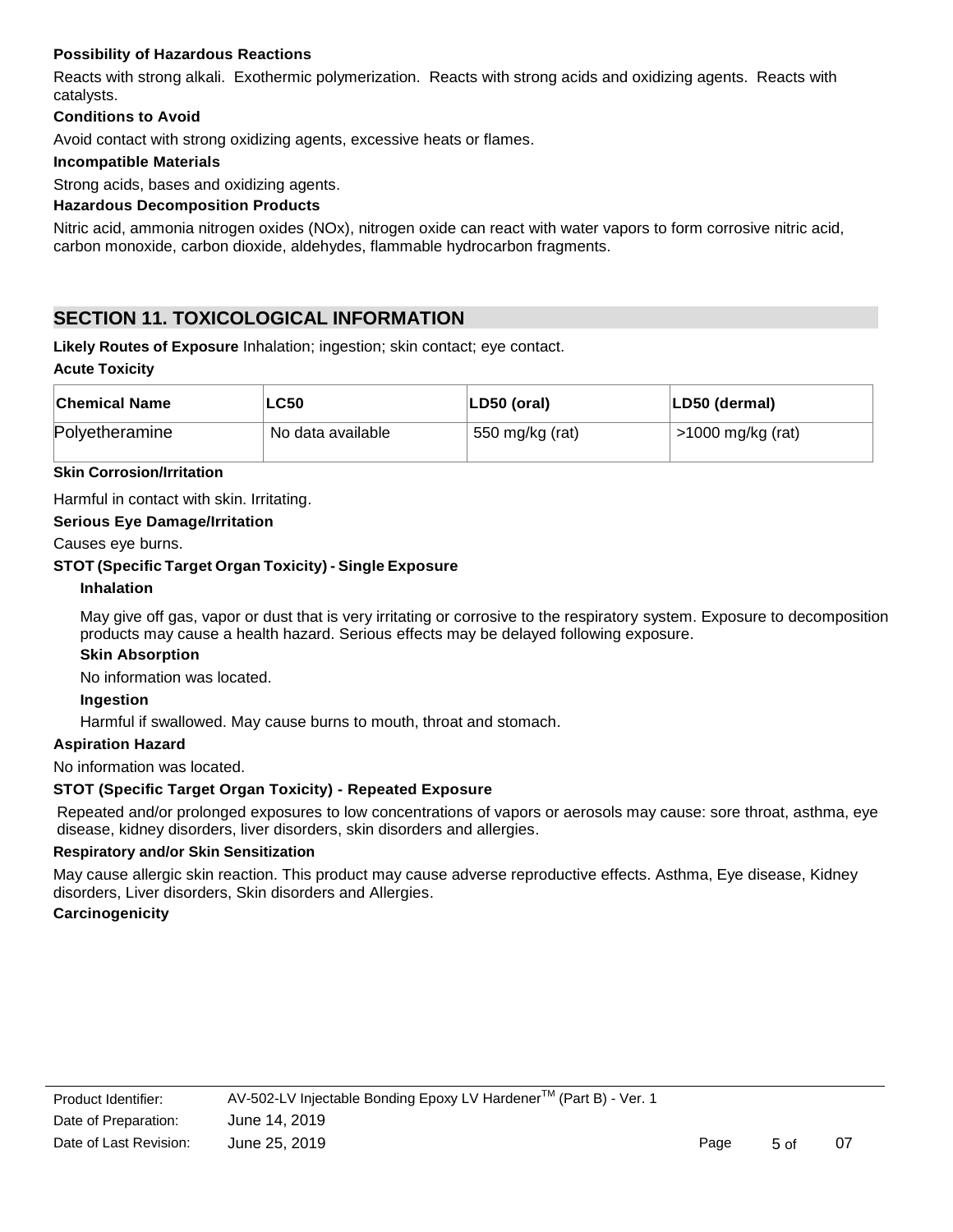| <b>Chemical Name</b> | <b>IARC</b> | <b>ACGIH®</b> | <b>NTP</b> | <b>OSHA</b> |
|----------------------|-------------|---------------|------------|-------------|
| Polyetheramine       | Not listed  | Not listed    | Not listed | Not listed  |

No information was located.

### **Reproductive Toxicity Development of Offspring**

No information was located.

### **Sexual Function and Fertility**

Suspected of damaging fertility.

#### **Effects on or via Lactation**

No information was located.

**Germ Cell Mutagenicity** No

information was located.

**Interactive Effects**

No information was located.

### **SECTION 12. ECOLOGICAL INFORMATION**

### **Ecotoxicity**

No data available on the product itself.

### **Acute Aquatic Toxicity**

| <b>Chemical Name</b> | LC50 Fish                                                | <b>EC50 Crustacea</b> | ErC50 Aquatic<br><b>Plants</b> | ErC50 Algae                  |
|----------------------|----------------------------------------------------------|-----------------------|--------------------------------|------------------------------|
| Polyetheramine       | 5100 mg/L (Fathead   13 mg/L (Daphnia,<br>minnow, 96 hr) | 48hr)                 | <sup>1</sup> No data available | 4.4 mg/L (Algae, 72  <br>hr) |

### **Persistence and Degradability**

No information available.

### **Bioaccumulative Potential**

No information available.

**Mobility in Soil**

No information available.

### **Other Adverse Effects**

There is no information available.

### **SECTION 13. DISPOSAL CONSIDERATIONS**

#### **Disposal Methods**

.

Dispose of contents and container in accordance with local, regional, national and international regulations. This product should not be allowed to enter drains, water courses or the soil.

### **SECTION 14. TRANSPORT INFORMATION**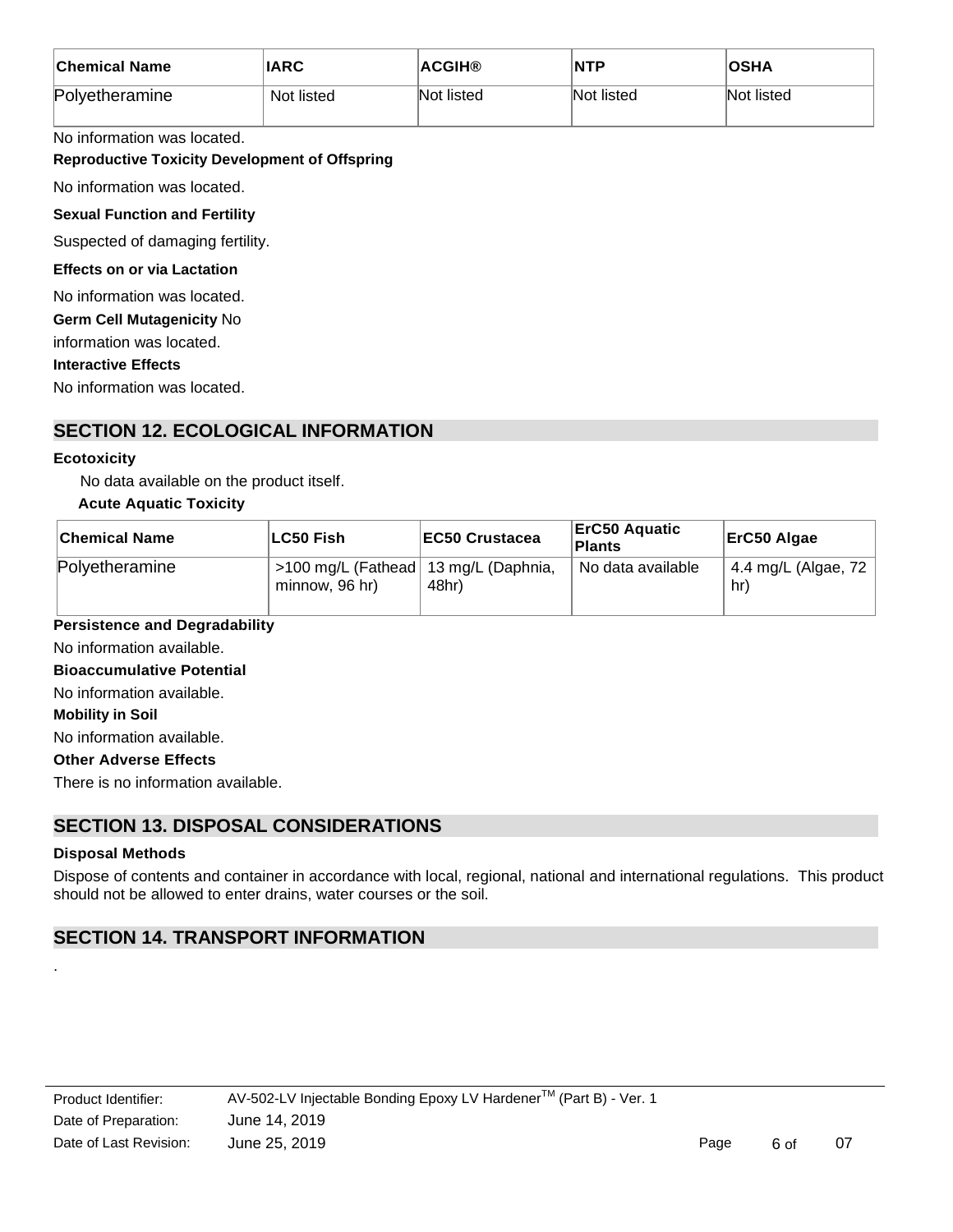**Hazard**

| <b>DOT</b>                 |                                                 |                                                     |
|----------------------------|-------------------------------------------------|-----------------------------------------------------|
|                            | <b>UN number:</b>                               | <b>UN2735</b>                                       |
|                            | <b>Proper Shipping Name:</b><br>Polyetheramine) | AMINES, LIQUID, CORROSIVE, N.O.S. (Aliphatic amine, |
|                            | <b>Hazard Class:</b>                            | 8                                                   |
|                            | <b>Packing Group:</b>                           | $\mathbf{I}$                                        |
|                            | Labels(s):                                      | 8                                                   |
|                            | <b>Marine Pollutant:</b>                        | Yes, Only in Bulk (Polyetheramine)                  |
| <b>IATA</b>                |                                                 |                                                     |
|                            | UN number:                                      | <b>UN2735</b>                                       |
|                            | <b>Proper Shipping Name:</b><br>Polyetheramine) | AMINES, LIQUID, CORROSIVE, N.O.S. (Aliphatic amine, |
|                            | <b>Hazard Class:</b>                            | 8                                                   |
|                            | <b>Packing Group:</b>                           | Ш                                                   |
|                            | Labels(s):                                      | 8                                                   |
|                            | <b>Marine Pollutant:</b>                        | Yes (Polyetheramine)                                |
| <b>IMDG</b>                |                                                 |                                                     |
|                            | UN number:                                      | <b>UN2735</b>                                       |
|                            | <b>Proper Shipping Name:</b><br>Polyetheramine) | AMINES, LIQUID, CORROSIVE, N.O.S. (Aliphatic amine, |
|                            | <b>Hazard Class:</b>                            | 8                                                   |
|                            | <b>Packing Group:</b>                           | Ш                                                   |
|                            | Labels(s):                                      | 8                                                   |
|                            | <b>Marine Pollutant:</b>                        | Yes (Polyetheramine)                                |
| <b>TDG</b>                 |                                                 |                                                     |
|                            | UN number:                                      | <b>UN2735</b>                                       |
|                            | <b>Proper Shipping Name:</b><br>Polyetheramine) | AMINES, LIQUID, CORROSIVE, N.O.S. (Aliphatic amine, |
|                            | <b>Hazard Class:</b>                            | 8                                                   |
|                            | <b>Packing Group:</b>                           | $\mathbf{I}$                                        |
|                            | Labels(s):                                      | 8                                                   |
|                            | <b>Marine Pollutant:</b>                        | Yes, Only in Bulk (Polyetheramine)                  |
| <b>Special Precautions</b> |                                                 |                                                     |

### **SECTION 15. REGULATORY INFORMATION**

### **Safety, Health andEnvironmental Regulations**

### **USA**

### **Toxic Substances Control Act (TSCA) Section 8(b)**

All ingredients are listed on the TSCA Inventory.

## **EPCRA 311/312 (Hazard categories):**

**EPCRA 313: CAS Number Chemical name CERCLA RQ CAS Number Chemical name SARA**

| Product Identifier:    | AV-502-LV Injectable Bonding Epoxy LV Hardener™ (Part B) - Ver. 1 |      |                 |    |
|------------------------|-------------------------------------------------------------------|------|-----------------|----|
| Date of Preparation:   | June14, 2019                                                      |      |                 |    |
| Date of Last Revision: | June 25, 2019                                                     | Page | $07 \text{ of}$ | 07 |